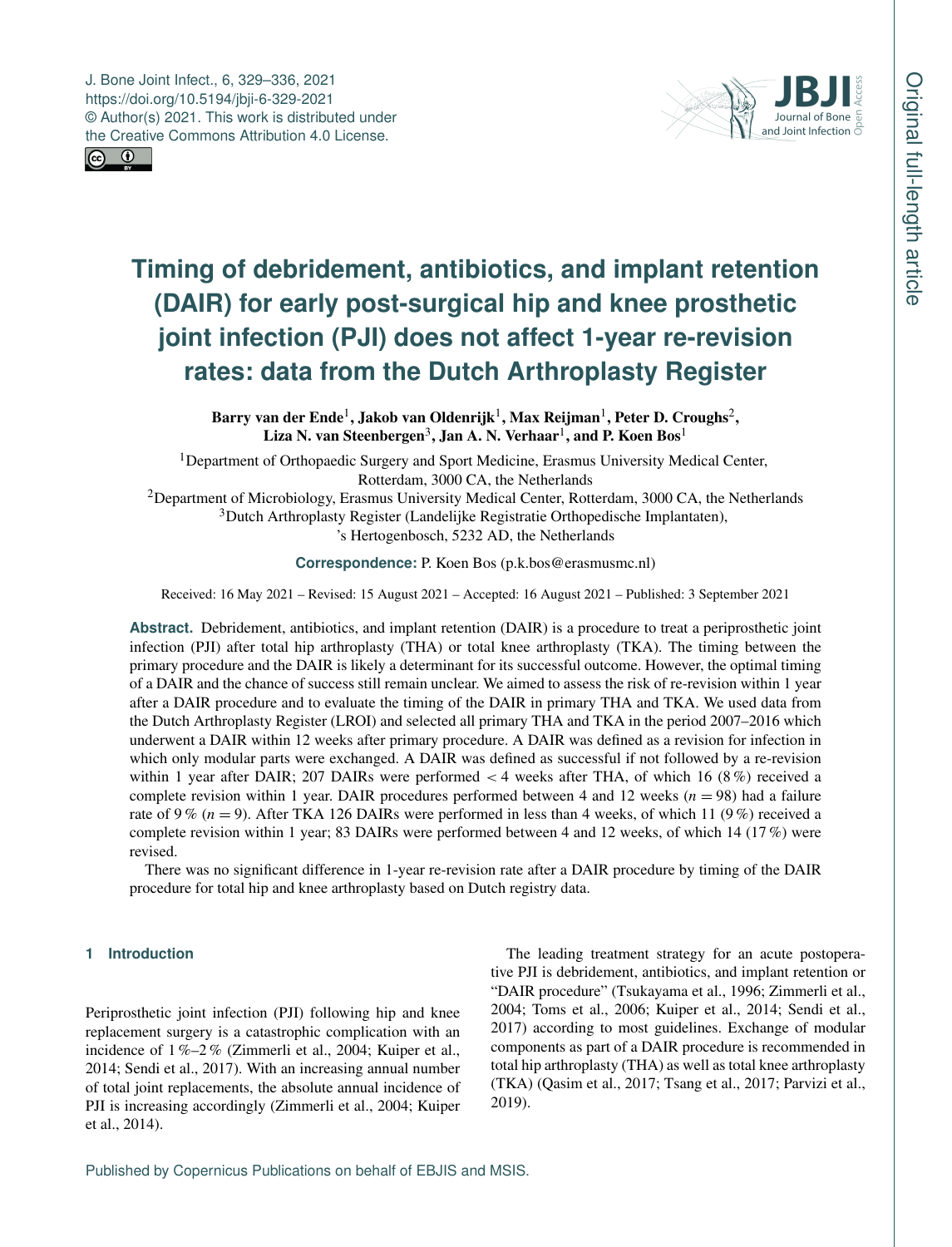A few retrospective series have described an implant retention rate of 60 %–80 % 1 year after treatment of acute PJI (Kuiper et al., 2013, 2014; Anagnostakos and Schmitt, 2014; de Vries et al., 2016; Qasim et al., 2017; Tsang et al., 2017). The group of Trampuz suggested that DAIR is the preferred treatment of an acute PJI only within the first 4 weeks after joint replacement, according to biofilm theory (Izakovicova et al., 2019), whilst according to de Vries et al. (2016), risk of revision surgery is increased in case DAIR is performed later than 3 months after index surgery for both THA and TKA. However, in a retrospective study of 89 PJIs, Geurts et al. (2013) showed that implants could be preserved in 50 % of patients when the DAIR procedure was performed 8 weeks after joint replacement.

Clearly, a DAIR procedure for a PJI is effective shortly after surgery. Whether it is also a viable option in patients with a delayed presentation is unknown. Could implants be preserved with a DAIR even up to 3 months? To find a more pronounced relation between outcome of treatment and the period between primary procedure and DAIR, a large number of patients is needed which cannot be reached in a single centre. Therefore, data from the Dutch Arthroplasty Register (LROI) were studied.

In this study we aimed to determine the DAIR failure rate within 1 year in patients who had a DAIR procedure within 4 weeks after a primary procedure compared to a DAIR procedure 4–12 weeks for acutely postoperative infected primary implants. Furthermore, independent risk factors for rerevision after a DAIR procedure were examined.

## **2 Methods**

The LROI is a nationwide population-based register that has included information on arthroplasties in the Netherlands since 2007. The LROI was initiated by the Dutch Orthopaedic Association and the database has 100 % hospital coverage for hip and knee arthroplasty, with a 99 % completeness for both primary total hip and primary total knee arthroplasty (LROI, 2019). The LROI database contains information on patient, procedure, and arthroplasty characteristics based on product numbers registered on the day of surgery (van Steenbergen et al., 2015). Body mass index (BMI) and smoking status were added to the LROI in 2014. The vital status of all patients is obtained actively on a regular basis from Vektis, the national insurance database on healthcare in the Netherlands, which records all deaths of Dutch citizens [\(http://www.Vektis.nl,](http://www.Vektis.nl) last access: 29 October 2018). The LROI uses the opt-out system to require informed consent of patients.

For the present study we included all primary THAs and TKAs for osteoarthritis in the period 2007–2016, which were partially revised within 12 weeks after the primary implantation for infection or the suspicion thereof. A partial revision was defined here as a revision procedure where at least the femoral head (with or without the acetabular liner) in THA or the insert in TKA were exchanged. With this definition based on the LROI we presumed to include all patients undergoing a DAIR with exchange of modular components for acute PJI registered in the LROI.

We divided both hip and knee DAIR procedures into two groups according to time between index surgery and DAIR procedure. Group A underwent a DAIR procedure within 4 weeks, Group B between 4 and 12 weeks after the index procedure.

We defined failure of a DAIR procedure as a complete rerevision within 1 year after the DAIR procedure. A complete revision was defined as the replacement or removal of all components for any reason, as definitive treatment or as part of either a single stage or multiple-stage revision.

For secondary analysis we used any type of revision within 1 year, including repeat-DAIR procedures.

#### 2.1 Statistical analysis

Chi-squared tests were performed to test any differences in failure of DAIR procedures between the two time period groups, stratified by joint. Multivariable logistic regression analysis was performed to examine independent risk factors for re-revision after a DAIR procedure. The dependent variable was failure of a DAIR procedure within 1 year, and independent variables were age, gender, American Society of Anesthesiologists (ASA) classification, and type of fixation (SPSS 22.0; IBM Corp., Armonk, NY, USA).

P values below 0.05 were considered statistically significant. For the 95 % confidence intervals (CIs), we assumed that the number of observed cases followed a Poisson distribution.

### 2.2 Potential conflicts of interest and statement of ethics

Our study was approved by the scientific advisory board of the LROI. The dataset was processed according to LROI regulations on research using registry data. Ethical approval was not requested, since these data were collected as part of the usual (evaluation of) care process. No funding was received and no conflicts of interests were declared. All the authors contributed equally.

#### **3 Results**

Between 1 January 2007 and 31 December 2016, 514 patients fulfilled the inclusion criteria for a DAIR procedure: 305 after a primary THA and 209 after a primary TKA (Fig. 1). In the THA group,  $18$  (5.9%) deaths were registered, of which 4 (1.3 %) occurred within 1 year after a DAIR procedure. In the TKA group, 10 (4.8 %) deaths were registered during our study period, of which 5 (2.4 %) were within 1 year after a DAIR procedure. None of these patients had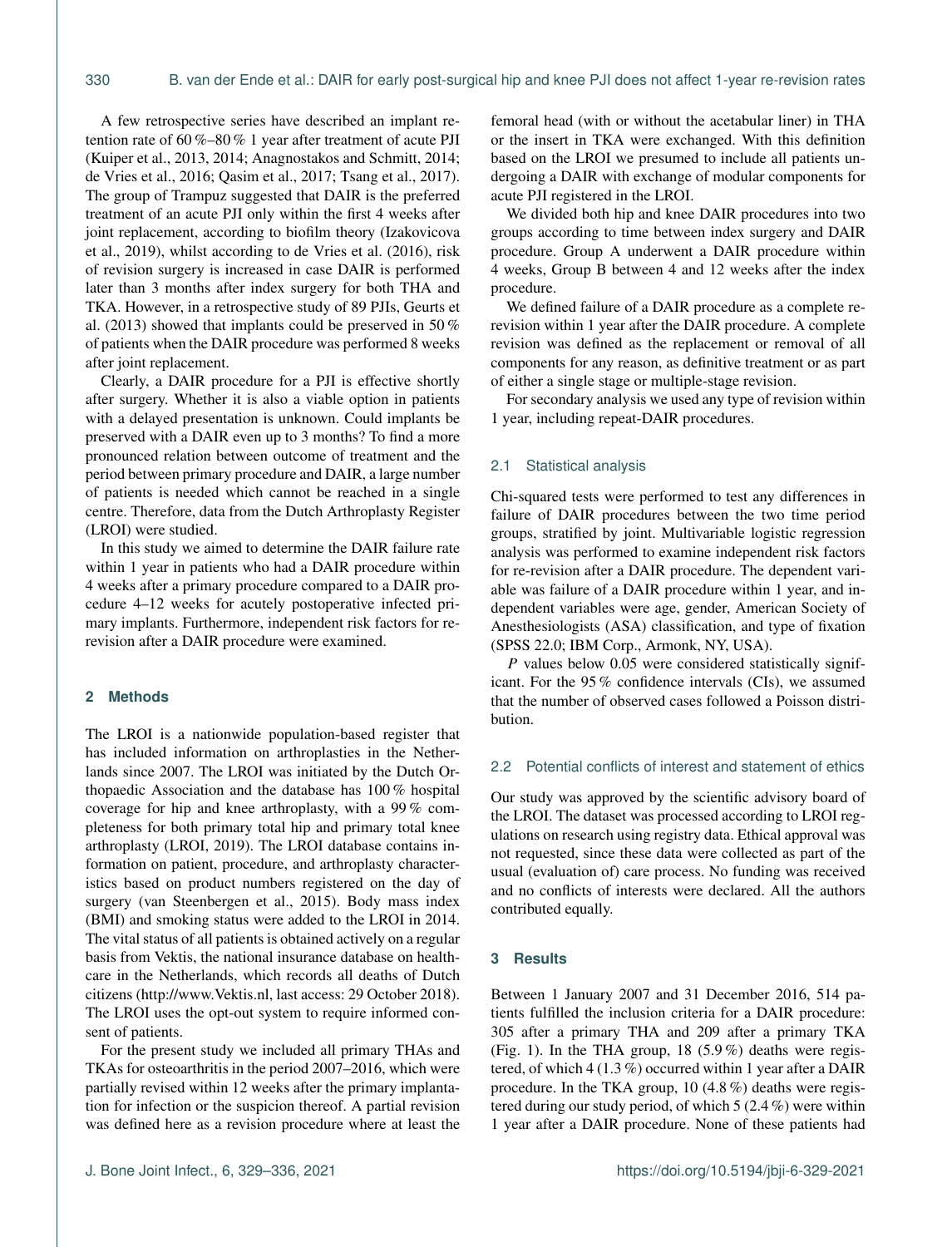

**Figure 1.** Patient flow.

**Table 1.** Patient characteristics of the study population during the primary procedure  $(n = 514)$ .

|                                       | THA         | TK A        |
|---------------------------------------|-------------|-------------|
|                                       | $(n = 305)$ | $(n = 209)$ |
| Age (years) (mean, SD)                | 69 (10)     | 69 (10)     |
| Gender $(n, \%)$ female               | 163(53)     | 88 (42)     |
| ASA classification $(n, \%)$          |             |             |
| ASA I                                 | 42 (14)     | 34 (16)     |
| ASA II                                | 199 (65)    | 126(60)     |
| <b>ASA III-IV</b>                     | 62(20)      | 47 (23)     |
| BMI category $(n, \%)$                |             |             |
| Underweight $(< 18.5 \text{ kg/m}^2)$ | 1(0.3)      |             |
| Normal (18.5-25)                      | 42 (14)     | 27(13)      |
| Overweight (25–30)                    | 111 (36)    | 67(32)      |
| Obesity $(30-40)$                     | 110(36)     | 60(29)      |
| Morbid obesity $(>40)$                | 12(4)       | 12(6)       |
| Smoking $(n, \%)$                     |             |             |
| Yes                                   | 32 (11)     | 18(9)       |
| No                                    | 227(74)     | 130 (62)    |
| Type of fixation $(n, \%)$            |             |             |
| Cemented                              | 100(33)     | 201 (96)    |
| Uncemented                            | 155(51)     | 5(2)        |
| Hybrid                                | 50 (16)     | 3(1)        |

BMI: body mass index. ASA classification: American Society of

Anesthesiologists physical status classification. NB: numbers do not add up to the total due to missing data, BMI, and smoking registered since 2014.

undergone a re-revision prior to death. They were excluded from further analysis.

Patient characteristics for THA and TKA with a subsequent DAIR procedure were comparable, with an average age of 69 years (Table 1).



**Figure 2.** Trend of DAIRs (with modular component exchange) registered per year in the LROI (x axis: year in which procedure was registered, y axis: number of DAIRs registered).

The number of registered DAIR procedures with modular component exchange has gradually increased since 2007. Up to 2011, less than 10 DAIR procedures per year were registered after THA and TKA each nationwide. These numbers increased to 48 (16 %) in 2014 up to 131 (43 %) in 2016 for THA. For TKA the number of registered DAIRs increased to 32 (15 %) in 2014 and up to 76 (36 %) TKAs in 2016 (Fig. 2).

The large majority (91 % in THA and 82 % in TKA) of re-revisions within 1 year were performed for infection. Dislocation, periprosthetic fracture, and loosening of the acetabular component were alternative reasons for revision in 9 % of cases in THA. In TKA other reasons for re-revision were loosening, instability or malalignment, and arthrofibrosis.

#### 3.1 Total hip arthroplasties

There were 207 THA patients that underwent a DAIR procedure within 4 weeks after index surgery (Group A) and 98 patients between 4 and 12 weeks (Group B) (Table 2).

A complete revision (exclusive repeat-DAIR procedure) rate of 8 % ( $n = 16$ ) was found in Group A and 9 % ( $n = 9$ ) in Group B (Fig. 3). When repeat-DAIR procedures were included, in Group A 20% ( $n = 41$ ) received a re-revision within 1 year, in Group B 17% ( $n = 17$ ) (Fig. 4).

Male gender showed an increased risk of a complete rerevision, with an OR of 2.6 (CI 1.2–5.5) and an odds ratio of 3.1 (CI 1.7–5.7) when repeat-DAIR procedures are included. Neither ASA class, age, nor type of fixation were significantly associated with the primary endpoint (Table 2).

#### 3.2 Total knee arthroplasties

After TKA, 126 DAIR procedures were performed within 4 weeks (Group A) and 83 DAIRs were performed after 4– 12 weeks (Group B) (Table 3).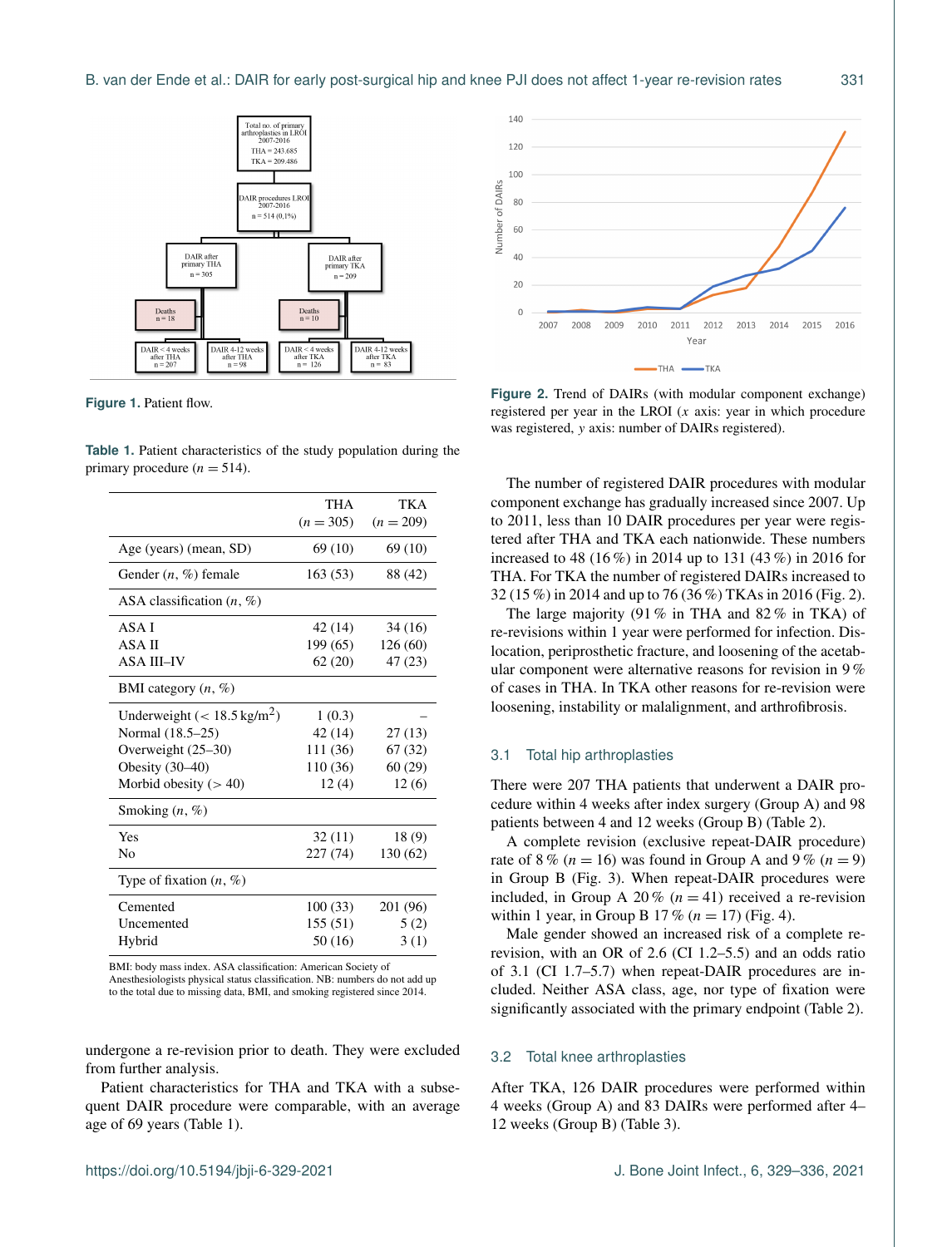|                            | Complete revision<br>$<$ 1 year | OR (CI)        | Re-revision $\lt 1$ year<br>(incl. repeat-DAIR) | OR (CI)        |
|----------------------------|---------------------------------|----------------|-------------------------------------------------|----------------|
| DAIR < 4 weeks $(n = 207)$ | 16(8%)                          | $Ref*$         | 41 $(20\%)$                                     | Ref            |
| DAIR 4-12 weeks $(n = 98)$ | $9(9\%)$                        | $1.2(0.5-2.9)$ | 17(17%)                                         | $0.9(0.5-1.6)$ |
| Total                      | 25(8%)                          |                | 58 (19%)                                        |                |
| ASA class                  |                                 |                |                                                 |                |
| ASA I $(n = 42)$           | $5(12\%)$                       | $0.8(0.2-3.8)$ | 6(14%)                                          | $0.3(0.1-1.9)$ |
| ASA II $(n = 199)$         | $23(12\%)$                      | Ref            | 43 (22 %)                                       | Ref            |
| ASA III-IV $(n = 62)$      | $4(6\%)$                        | $0.3(0.1-1.8)$ | $8(13\%)$                                       | $0.4(0.1-2.4)$ |
| Gender                     |                                 |                |                                                 |                |
| Female ( $n = 163$ )       | 11 $(7%)$                       | Ref            | 18 $(11\%)$                                     | Ref            |
| Male $(n = 140)$           | 22(16%)                         | $2.6(1.2-5.5)$ | 39 (28 %)                                       | $3.1(1.7-5.7)$ |
| Age (years)                |                                 |                |                                                 |                |
| $<$ 70 (n = 164)           | $20(12\%)$                      | Ref            | 37(23%)                                         | Ref            |
| $>$ 70 (n = 141)           | 13 $(9\%)$                      | $0.7(0.4-1.5)$ | 21(15%)                                         | $1.5(0.8-2.8)$ |
| Type of fixation           |                                 |                |                                                 |                |
| Cemented $(n=100)$         | $9(9\%)$                        | Ref            | 14 $(14\%)$                                     | Ref            |
| Uncemented $(n=155)$       | $19(12\%)$                      | $1.4(0.6-3.3)$ | 37(24%)                                         | $1.8(0.9-3.5)$ |
| Hybrid ( $n = 50$ )        | $5(10\%)$                       | $1.0(0.3-3.2)$ | 7(14%)                                          | $0.9(0.3-2.4)$ |

**Table 2.** Number of re-revisions after DAIR procedures with odd ratios for different timings of DAIR after primary THA.

<sup>∗</sup> Ref: OR reference group; numbers do not add up to the total due to missing data.



Figure 3. Percentage of complete revision within 1 year when DAIR is performed for acute postoperative PJI < 4 weeks after primary surgery or between 4 and 12 weeks. Blue graph for THA and green for TKA.

In Group A the number of patients undergoing a complete revision was 9 % ( $n = 11$ ) compared to 17 % ( $n = 14$ ) in Group B, which did not show a statistically significant difference (Fig. 3). In Group A 27 patients (21 %) received a rerevision (including repeat-DAIRs) within 1 year, in Group B 17 (20 %) (Fig. 4).

No independent risk factor (ASA score, gender, age, or type of fixation) could be identified, resulting in an increased risk of re-revision (Table 3).

We pooled data for both THA and TKA DAIR procedures, showing an 8 % complete revision rate when DAIR was within 4 weeks and 13 % when DAIR was within 4–

12 weeks. Including repeat-DAIR procedures, the re-revision rate for the group < 4 weeks was 20 %, and for the group 4– 12 weeks it was 19 %. There was no significant difference between groups in the pooled data.

#### **4 Discussion**

In our observational LROI data analysis, we did not find an increase in DAIR failure rate when a DAIR is performed between 4 weeks and up to 12 weeks after primary surgery for early hip or knee arthroplasty PJI.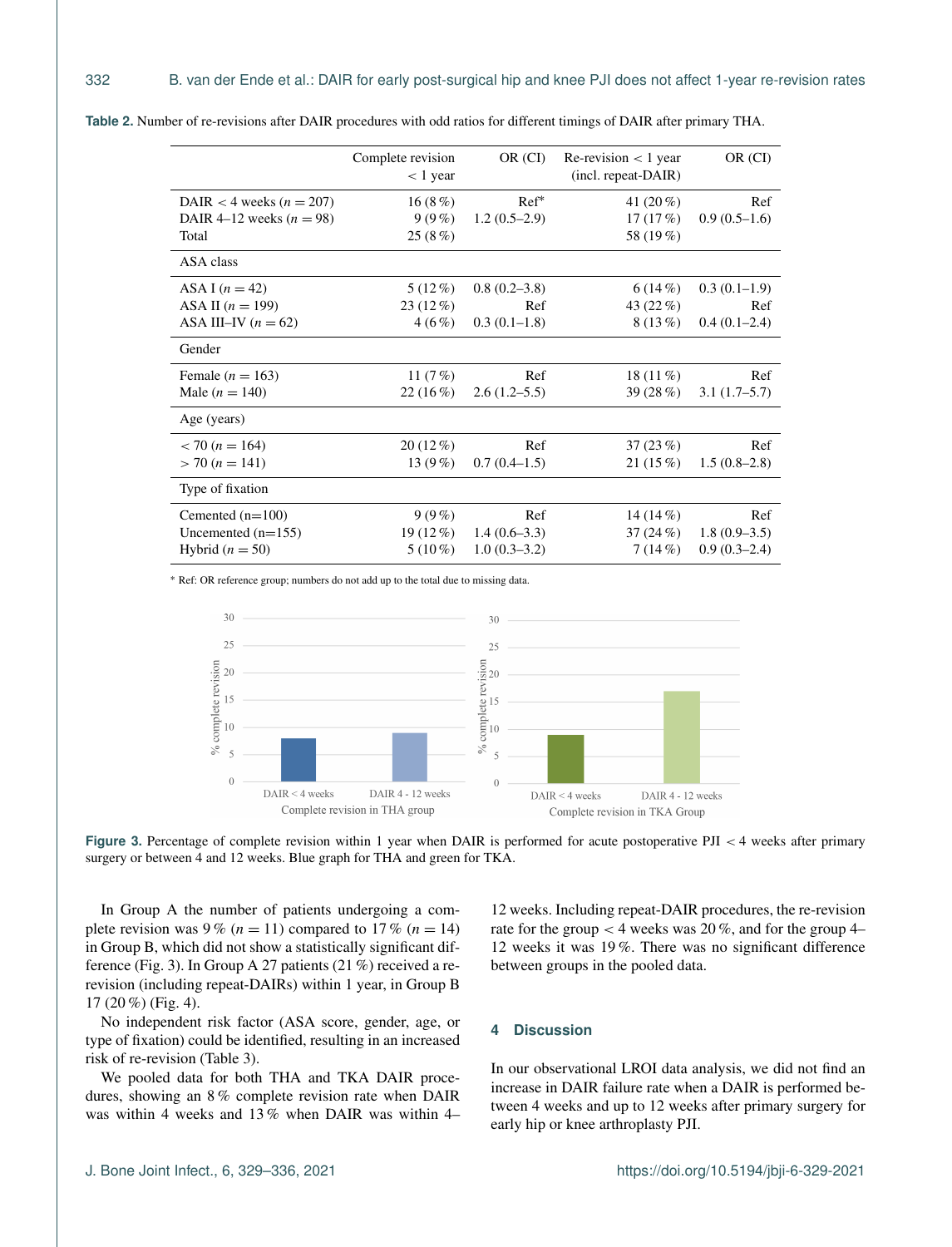

**Figure 4.** Percentage of re-revision including repeat-DAIR procedure within 1 year when DAIR is performed for acute postoperative PJI < 4 weeks after primary surgery or between 4 and 12 weeks. Blue graph for THA and green for TKA.

**Table 3.** Number of re-revisions after DAIR procedures with odd ratios for different timings of DAIR after primary TKA.

|                              | Complete revision | OR (CI)         | Re-revision $\lt$ 1 year | OR (CI)           |
|------------------------------|-------------------|-----------------|--------------------------|-------------------|
|                              | $< 1$ year        |                 | (incl. repeat-DAIR)      |                   |
|                              |                   |                 |                          |                   |
| DAIR < 4 weeks ( $n = 126$ ) | 11 $(9\%)$        | $Ref*$          | 27(21%)                  | Ref               |
| DAIR 4–12 weeks $(n = 83)$   | 14 $(17%)$        | $2.1(0.9-4.9)$  | $17(20\%)$               | $0.9(0.5-1.9)$    |
| Total                        | $25(12\%)$        |                 | 44 (21 %)                |                   |
| ASA class                    |                   |                 |                          |                   |
| ASA I $(n = 34)$             | 1(3%)             | $0.2(0.02-1.2)$ | 6(18%)                   | $0.7(0.3-1.9)$    |
| ASA II $(n = 126)$           | 19(15%)           | Ref             | 28(22%)                  | Ref               |
| ASA III-IV $(n = 47)$        | $9(19\%)$         | $1.4(0.6-3.3)$  | $9(19\%)$                | $0.8(0.4-1.9)$    |
| Gender                       |                   |                 |                          |                   |
| Female $(n = 88)$            | 11 $(13\%)$       | Ref             | 14 $(16\%)$              | Ref               |
| Male $(n = 121)$             | 19(16%)           | $1.2(0.6-2.8)$  | 30(25%)                  | $1.7(0.8-3.4)$    |
| Age                          |                   |                 |                          |                   |
| $<$ 70 (n = 116)             | 17(15%)           | Ref             | 25(22%)                  | Ref               |
| $>$ 70 (n = 93)              | 13 $(14\%)$       | $1.1(0.5-2.4)$  | $19(20\%)$               | $1.1(0.5-2.1)$    |
| Type of fixation             |                   |                 |                          |                   |
| Cemented $(n = 201)$         | 19 $(9\%)$        | Ref             | 42 $(21\%)$              | Ref               |
| Uncemented $(n = 5)$         | $0(0\%)$          |                 | $1(20\%)$                | $0.9(0.1-8.1)$    |
| Hybrid $(n = 3)$             | $0(0\%)$          |                 | $1(33\%)$                | $1.8(0.2 - 20.0)$ |

<sup>∗</sup> Ref: OR reference group; numbers do not add up to the total due to missing data.

The Dutch national implant registry data do not support the theory that a DAIR procedure can only treat a PJI when performed within 4 weeks after primary surgery. We could not show that the success of a DAIR procedure decreases when a larger interval exists between DAIR and primary procedure (Izakovicova et al., 2019). Our findings were supported by the recently published retrospective study by Löwik et al. (2020) including 769 PJIs.

Based on the discussion in the literature on the definition of acute implant infections (Tsukayama et al., 1996; Zimmerli et al., 2004; Toms et al., 2006), ranging from up to 3– 4 weeks to 3 months, we decided to use a study period ranging from 0 to 12 weeks. We excluded acute hematogenous infections since these patients cannot be identified due to the limited detailed information in registries regarding infections. Infection was the reason for re-revision after a DAIR procedure in 91 % of the cases for hip replacement and in 82 % for knee replacement. In the total hip population there were two cases with acetabular loosening as the reason for a re-revision, although low-grade infection could be an alternative explanation for this early loosening. The same can be said about the cases with loosening of a component or arthrofibrosis in the total knee group. We considered all complete revisions for any reason to be an implant failure.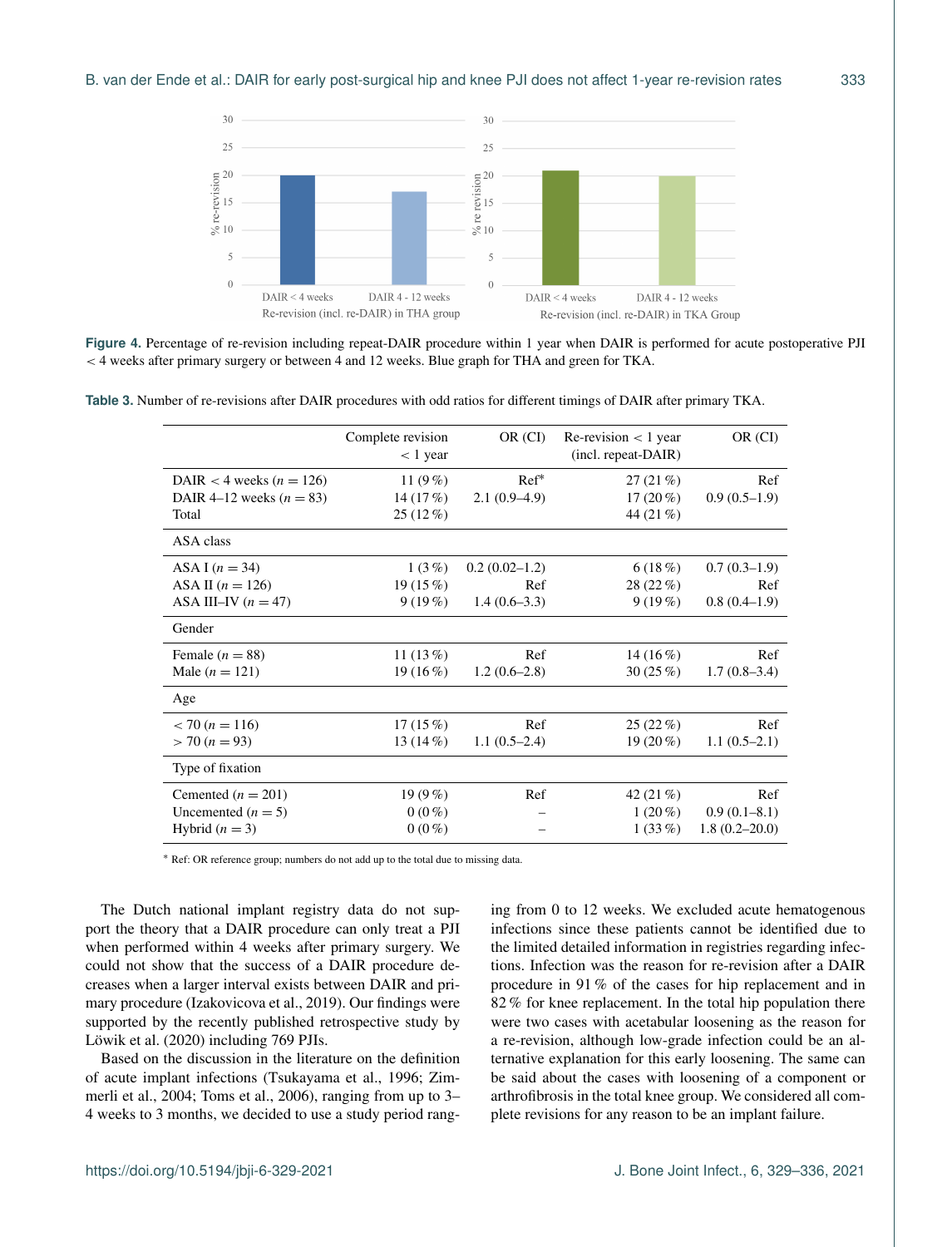Because of deaths,  $5\% -6\%$  of patients were excluded from analysis; cause of death is unknown in the LROI. To prove there is no exclusion bias influencing our results, we performed a sensitivity analysis with a worst-case scenario, with every death scoring as a complete revision. This analysis shows an OR of 1.3 (CI 0.7–2.5) when DAIR is performed  $>$  4 weeks after THA and an OR 1.8 (CI 0.9–3.6)  $>$  4 weeks after TKA, which corresponds to our findings.

We performed this study to investigate the success or failure rate of a DAIR procedure after primary knee and hip replacement in association with timing. The data were selected with a number of assumptions. We trust the considerations by the treating orthopaedic surgeon to perform a DAIR procedure based on a grounded suspicion of a PJI and the assumption of correct registration of procedures. By selecting DAIR procedures from the LROI, we selected only DAIR procedures in which an exchange of modular components was performed. In total knee replacements this means an exchange of the insert, and in total hip replacements this means an exchange of the femoral head and/or acetabular liner. The results presented in this study are only applicable for DAIR procedures with modular component exchange.

The ideal approach in our retrospective study would be to include the investigated variable (time to DAIR) in a multivariate model with other co-variates with a known influence on revision rate (like for instance significant co-morbidity such as rheumatoid arthritis, chronic renal impairment, immunosuppressant therapy, or antibiotics used). However, the registry only includes information regarding gender, BMI, and age, which is a limitation.

We observed a trend of increased component exchange during DAIR procedures. A nationwide Dutch survey showed that 82 % out of 99 institutions exchanged the insert during a DAIR procedure for a TKA infection (Veltman et al., 2018). In THA, 66 out of 99 institutions exchanged all modular parts during a DAIR procedure, 8 institutions routinely exchanged the femoral head only, and 3 exchanged modular parts routinely during the second DAIR procedure (Veltman et al., 2018). As a consequence, the authors showed that 63 % of institutions registered DAIR procedures in the LROI database (Veltman et al., 2018). Some surgeons may choose not to change the modular components, either to prevent additional damage to the component or based on insufficient evidence supporting the exchange of modular components during PJI treatment.

The increasing number of DAIRs being registered over the years in the Dutch registry is most probably explained by the increased awareness of the importance of exchanging the modular components in the literature and (inter)national guidelines. Modular component exchange is shown to have a positive effect on the success rate of DAIR procedures (Argenson et al., 2019; Lora-Tamayo et al., 2013).

The percentage of re-revisions after DAIR procedures is for both total hip and knee arthroplasty around 20 % in our analysis. This number is in accordance with general results after DAIR procedures in the literature, with a success rate of 60 %–80 % (Tsukayama et al., 1996; Zimmerli et al., 2004; Toms et al., 2006; Kuiper et al., 2014; Sendi et al., 2017), and does not differ between groups.

We showed no clear increased re-revision rate after DAIR for all patient characteristics except for male gender after THA. The observed male gender effect in our analysis may be explained by the general increased risk of PJI development in men, as described in the systematic literature review in 2016 by Kunutsor et al. (2016). Perhaps this also explains an increased risk of PJI in post-DAIR patients. Using a cemented or cementless prosthesis does not seem to influence the risk of DAIR failure. We did not make a distinction between antibiotic-loaded or antibiotic-unloaded cement, because the majority  $(> 94\%)$  of cemented prostheses registered in the LROI were implanted using gentamicin-loaded cement for both THA and TKA (LROI, 2019).

Results in our study can be influenced by unknown confounders such as unknown patient characteristics and the difference in causative microbiological agent and antibiotic regimes following DAIR in different institutions. We assume that the clinical decision to perform a DAIR procedure has been made according to known guidelines and a wellsubstantiated diagnosis of a PJI given. Some treatment protocols may use a standard second DAIR procedure; this might have influenced our results.

To conclude, based on Dutch Arthroplasty Register data, regarding acutely infected total hip or knee arthroplasties, we were not able to show a difference in re-revision rates for DAIR procedures performed within 4 weeks or between 4 and 12 weeks with 1-year follow-up. In delayed presentations of an acute postoperative PJI, a DAIR procedure may be a viable treatment to preserve the implant at least up to 3 months.

**Ethical statement.** This study did not involve any experimental treatment of humans or animals. Personal information was removed from any published material, in agreement with the guidelines of the European General Data Protection Regulation, so as to protect the privacy of patients.

**Data availability.** Data are owned by the Dutch Arthroplasty Register (LROI) and cannot be provided without permission by the scientific board.

**Author contributions.** BvdE and JvO came up with the idea of studying the results of DAIR procedures in the LROI. They conceptualized the study together with PKB, PDC, and JANV. Methodology for data gathering and analysis was designed by MR and LNvS. The formal analysis was done by BvdE and validated by MR and LNvS. BvdE prepared the first draft and all the authors performed review and editing of the manuscript.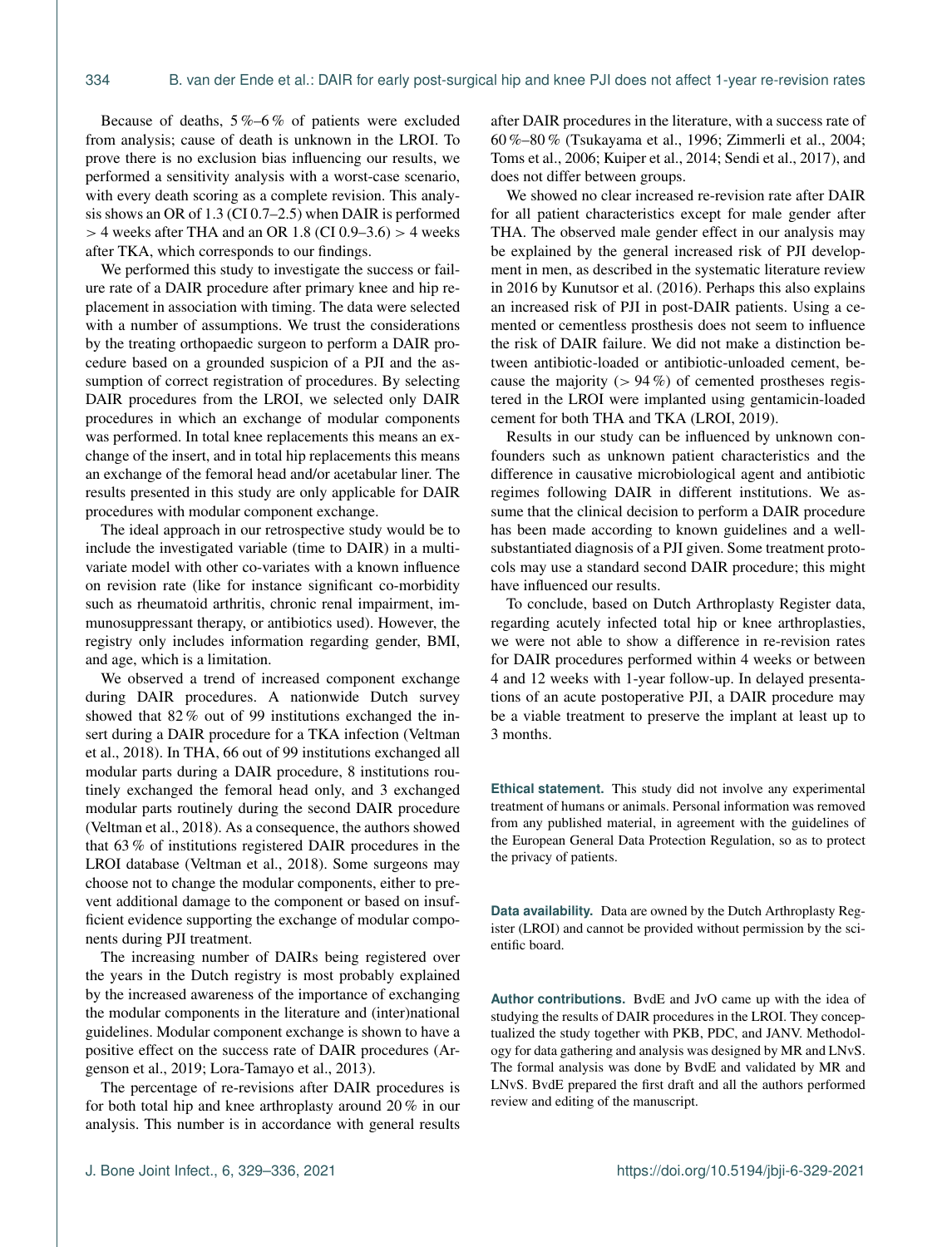**Competing interests.** The contact author declares that there are no competing interests.

**Disclaimer.** Publisher's note: Copernicus Publications remains neutral with regard to jurisdictional claims in published maps and institutional affiliations.

**Review statement.** This paper was edited by Parham Sendi and reviewed by two anonymous referees.

#### **References**

- Anagnostakos, K. and Schmitt, C.: Can periprosthetic hip joint infections be successfully managed by debridement and prosthesis retention?, World J. Orthop., 5, 218–224, https://doi.org[/10.5312/wjo.v5.i3.218,](https://doi.org/10.5312/wjo.v5.i3.218) 2014.
- Argenson, J. N., Arndt, M., Babis, G., Battenberg, A., Budhiparama, N., Catani, F., Chen, F., de Beaubien, B., Ebied, A., Esposito, S., Ferry, C., Flores, H., Giorgini, A., Hansen, E., Hernugrahanto, K. D., Hyonmin, C., Kim, T., Jun Koh, I., Komnos, G., Lausmann, C., Loloi, J., Lora-Tamayo, J., Lumban-Gaol, I., Mahyudin, F., Mancheno-Losa, M., Marculescu, C., Marei, S., Martin, K. E., Meshram, P., Wayne G. Paprosky, W. G., Poultsides, L., Saxena, A., Schwechter, E., Shah, J., Shohat, N., Sierra, R. J., Soriano, A., Stefánsdóttir, A., Suleiman, L. I., Taylor, A., Triantafyllopoulos, G. K., Utomo, D. N., Warren, D., Whiteside, L., Wouthuyzen-Bakker, M., Yombi, J., and Zmistowski, B.: Hip and Knee Section, Treatment, Debridement and Retention of Implant: Proceedings of International Consensus on Orthopedic Infections, J. Arthroplasty, 34, S399–S419, https://doi.org[/10.1016/j.arth.2018.09.025,](https://doi.org/10.1016/j.arth.2018.09.025) 2019.
- de Vries, L., der, W. V., Neve, W., Das, H., Ridwan, B., and Steens, J.: The Effectiveness of Debridement, Antibiotics and Irrigation for Periprosthetic Joint Infections after Primary Hip and Knee Arthroplasty. A 15 Years Retrospective Study in Two Community Hospitals in the Netherlands, J. Bone Joint Infect., 1, 20–24, https://doi.org[/10.7150/jbji.14075,](https://doi.org/10.7150/jbji.14075) 2016.
- Geurts, J. A., Janssen, D. M., Kessels, A. G., and Walenkamp, G. H.: Good results in postoperative and hematogenous deep infections of 89 stable total hip and knee replacements with retention of prosthesis and local antibiotics, Acta Orthop., 84, 509–516, https://doi.org[/10.3109/17453674.2013.858288,](https://doi.org/10.3109/17453674.2013.858288) 2013.
- Izakovicova, P., Borens, O., and Trampuz, A.: Periprosthetic joint infection: current concepts and outlook, EFORT Open Rev., 4, 482–494, https://doi.org[/10.1302/2058-5241.4.180092,](https://doi.org/10.1302/2058-5241.4.180092) 2019.
- Kuiper, J. W., Vos, S. J., Saouti, R., Vergroesen, D. A., Graat, H. C., Debets-Ossenkopp, Y. J., Peters, E. J. G., and Nolte, P. A.: Prosthetic joint-associated infections treated with DAIR (debridement, antibiotics, irrigation, and retention): analysis of risk factors and local antibiotic carriers in 91 patients, Acta Orthop., 84, 380–386, https://doi.org[/10.3109/17453674.2013.823589,](https://doi.org/10.3109/17453674.2013.823589) 2013.
- Kuiper, J. W., Willink, R. T., Moojen, D. J., van den Bekerom, M. P., and Colen, S.: Treatment of acute periprosthetic infections with prosthesis retention: Review of current concepts, World J. Orthop., 5, 667–676, https://doi.org[/10.5312/wjo.v5.i5.667,](https://doi.org/10.5312/wjo.v5.i5.667) 2014.
- Kunutsor, S. K., Whitehouse, M. R., Blom, A. W., Beswick, A. D., and Team, I.: Patient-Related Risk Factors for Periprosthetic Joint Infection after Total Joint Arthroplasty: A Systematic Review and Meta-Analysis, PLoS One, 11, e0150866, https://doi.org[/10.1371/journal.pone.0150866,](https://doi.org/10.1371/journal.pone.0150866) 2016.
- Lora-Tamayo, J., Murillo, O., Iribarren, J. A., Soriano, A., Sanchez Somolinos, M., Baraia-Etxaburu, J. M., Rico, A., Palomino, J., Rodríguez-Pardo, D., Horcajada, J. P., Benito, N., Bahamonde, A., Granados, A., del Toro M. D., Cobo, J., Riera, M., Ramos, A., Jover-Sáenz, A., Ariza, J., Euba, G., Cabo, X., Pedrero, S., Goenaga, M. A., Elola, M., Moreno, E., García-Ramiro, S., Martínez-Pastor, J. C., Tornero, E., García-Lechuz, J. M., Marín, M., Villanueva, M., López, I., Cisterna, R., Santamaría, J. M., Gómez, M. J., Puente, A., Cano, P., Pigrau, C., Sordé, R., Flores, X., Sorlí, L., González-Miguez, P., Puig, L., Franco, M., Jordán, M., Coll, P., Amador-Mellado, J., Fuster-Foz, C., García-Paíno, L., Nieto, I., Muniain, M. A., Suárez, A. I., Maseguer, M. A., Garagorri, E., Pintado, V., Marinescu, C., Ramírez, A., Múñez, E., Álvarez, T., García, R., Barcenilla, F., Prat, L., and Pérez, F.: A large multicenter study of methicillin-susceptible and methicillin-resistant Staphylococcus aureus prosthetic joint infections managed with implant retention, Clin. Infect. Dis., 56, 182–194, https://doi.org[/10.1093/cid/cis746,](https://doi.org/10.1093/cid/cis746) 2013.
- Löwik, C. A. M., Parvizi, J., Jutte, P. C., Zijlstra, W. P., Knobben, B. A. S., Xu, C., Goswami, K., Belden, K. A., Sousa, R., Carvalho, A., Martínez-Pastor, J. C., Soriano, A., and Wouthuyzen-Bakker, M.: Debridement, Antibiotics, and Implant Retention Is a Viable Treatment Option for Early Periprosthetic Joint Infection Presenting More Than 4 Weeks After Index Arthroplasty, Clin. Infect. Dis., 71, 630–636, https://doi.org[/10.1093/cid/ciz867,](https://doi.org/10.1093/cid/ciz867) 2020.
- LROI: Dutch Arthroplasty Registry, Online LROI annual report, Netherlands Orthopaedic Association, 's-Hertogenbosch, 2019.
- Parvizi, J., Gehrke, T., Mont, M. A., and Callaghan, J. J.: Introduction: Proceedings of International Consensus on Orthopedic Infections, J. Arthroplasty, 34, S1–S2, https://doi.org[/10.1016/j.arth.2018.09.038,](https://doi.org/10.1016/j.arth.2018.09.038) 2019.
- Qasim, S. N., Swann, A., and Ashford, R.: The DAIR (debridement, antibiotics and implant retention) procedure for infected total knee replacement – a literature review, SICOT J., 3, 2, https://doi.org[/10.1051/sicotj/2016038,](https://doi.org/10.1051/sicotj/2016038) 2017.
- Sendi, P., Lotscher, P. O., Kessler, B., Graber, P., Zimmerli, W., and Clauss, M.: Debridement and implant retention in the management of hip periprosthetic joint infection: outcomes following guided and rapid treatment at a single centre, Bone Joint J., 99-B, 330–336, https://doi.org[/10.1302/0301-620X.99B3.BJJ-](https://doi.org/10.1302/0301-620X.99B3.BJJ-2016-0609.R1)[2016-0609.R1,](https://doi.org/10.1302/0301-620X.99B3.BJJ-2016-0609.R1) 2017.
- Toms, A. D., Davidson, D., Masri, B. A., and Duncan, C. P.: The management of peri-prosthetic infection in total joint arthroplasty. J. Bone Joint Surg. Br., 88, 149–155, https://doi.org[/10.1302/0301-620X.88B2.17058,](https://doi.org/10.1302/0301-620X.88B2.17058) 2006.
- Tsang, S. J., Ting, J., Simpson, A., and Gaston, P.: Outcomes following debridement, antibiotics and implant retention in the management of periprosthetic infections of the hip: a review of cohort studies, Bone Joint J., 99- B, 1458–1466, https://doi.org[/10.1302/0301-620X.99B11.BJJ-](https://doi.org/10.1302/0301-620X.99B11.BJJ-2017-0088.R1)[2017-0088.R1,](https://doi.org/10.1302/0301-620X.99B11.BJJ-2017-0088.R1) 2017.
- Tsukayama, D. T., Estrada, R., and Gustilo, R. B.: Infection after total hip arthroplasty. A study of the treatment of one hun-